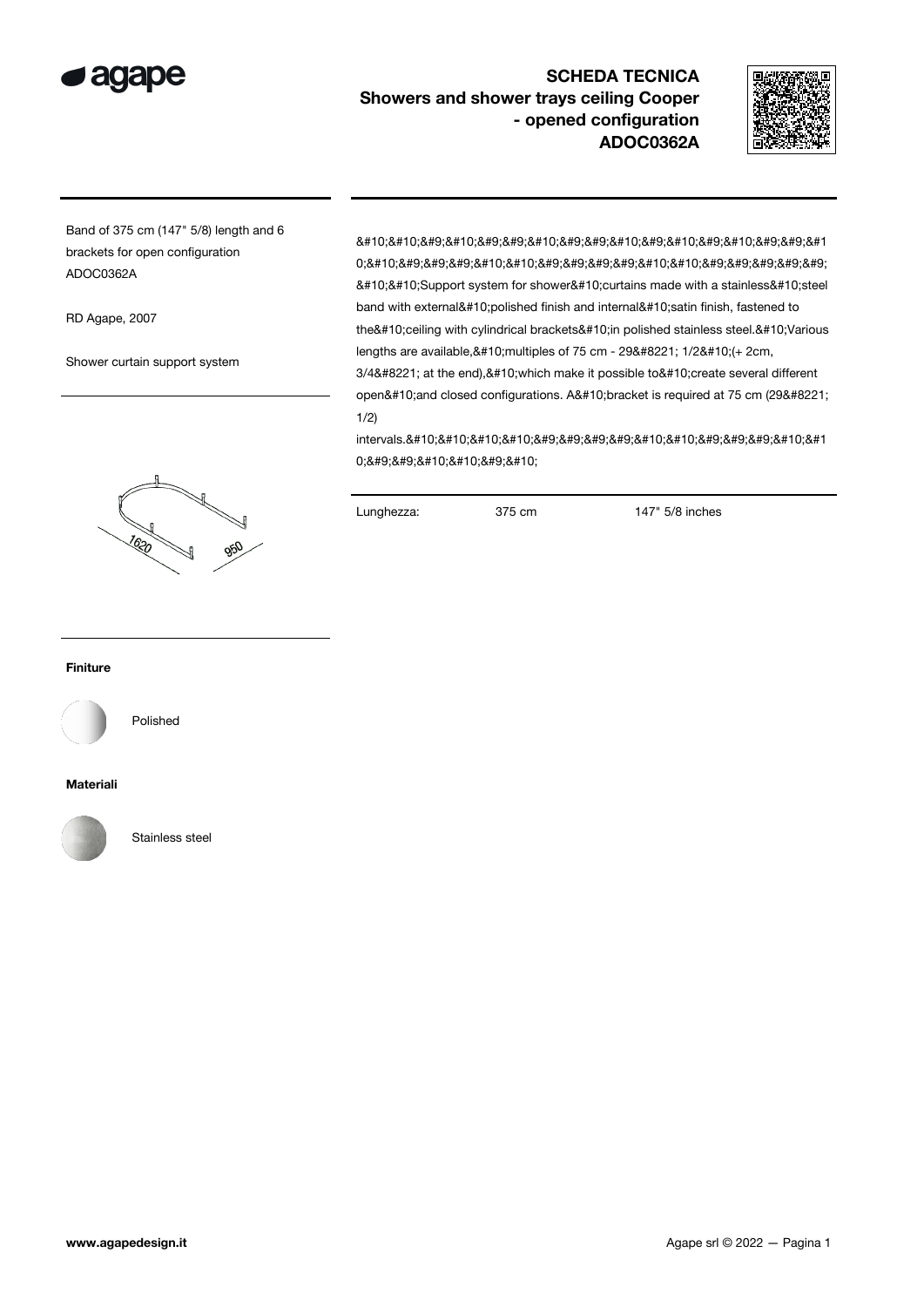

SCHEDA TECNICA Showers and shower trays ceiling Cooper opened configuration ADOC0362A



Example of possible use.Each configuration can be modified depending to your needs.

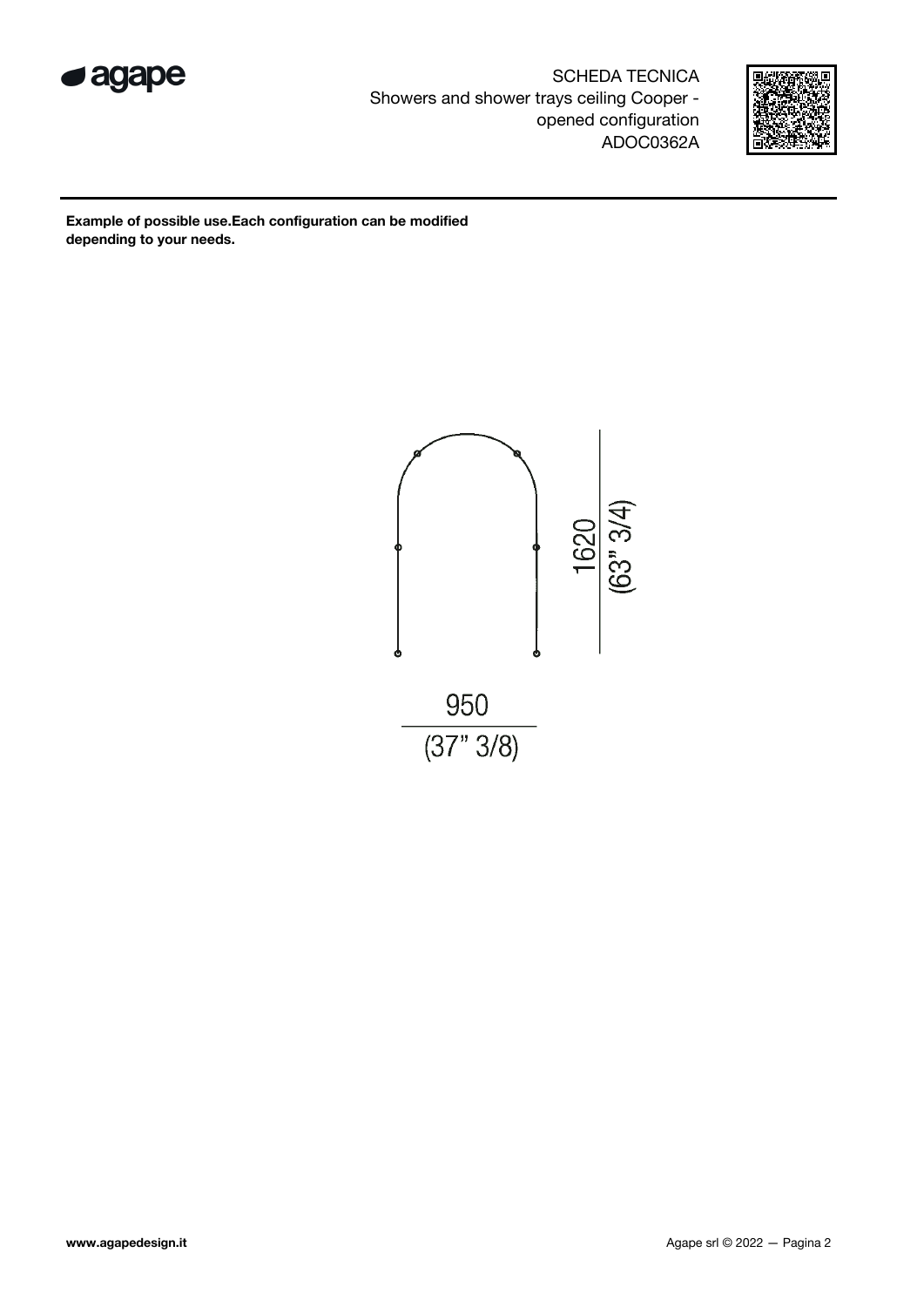

SCHEDA TECNICA Showers and shower trays ceiling Cooper - opened configuration ADOC0362A



Example of possible use.Each configuration can be modified depending to your needs.